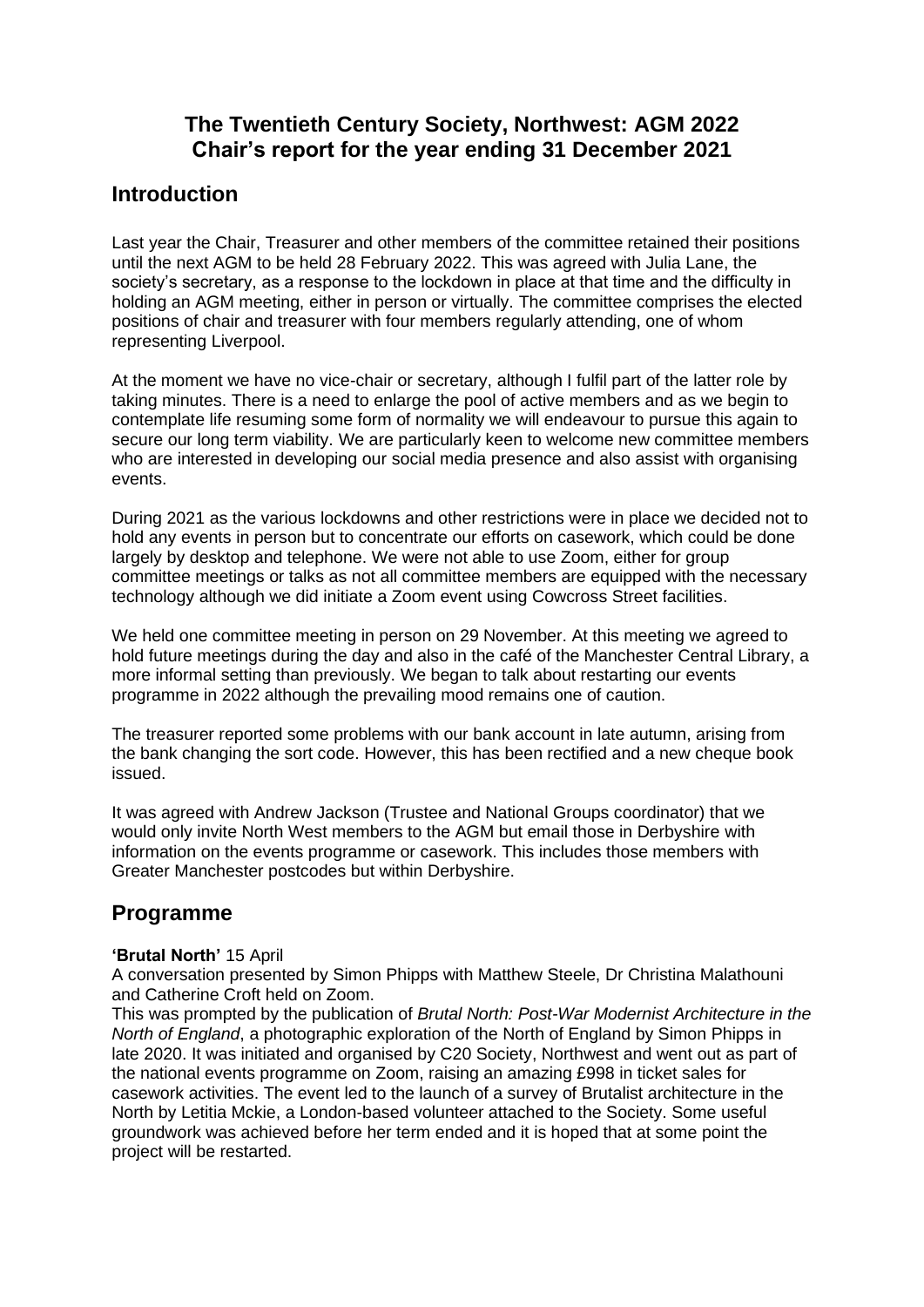## **A C20 Weekend: Chester, Wirral and Flintshire** 2 – 4 July

This tour was organised and led by Andrew Jackson. Highlights included churches by F. X. Velarde and H. S. Goodhart-Rendel, Mold Civic Centre and Theatr Clwyd. The final day was a tour of diverse buildings by Herbert Rowse and a visit to Port Sunlight.

### **[F. X. Velarde](https://c20society.org.uk/product/f-x-velarde)** 28 October

Velarde is one of the northwest's most remarkable architects of the middle years of the century. A talk took place under the auspices of the first Liverpool Architecture Festival by Dominic Wilkinson and Andrew Crompton, authors of the volume in the C20 Society Architects Monograph Series. We hope to organise an event in 2023 with the authors, coinciding with an exhibition on Velarde.

### **'Mitzi Cunliffe: An American in Manchester'**

This book by Ann Sumner was finally published by Manchester School of Art, Manchester Metropolitan University in December, coinciding with a display about the sculptor at their Holden Gallery. It was funded by the university with a contribution from C20 Society, Northwest and the Modernists, funds remaining from an earlier crowdfunded Cunliffe project in 2018. Our intention is to promote it through the society's website, with copies available from the modernist bookshop.

## **Casework**

As previously stated, casework has been the major focus of our work in the past year, with Aidan Turner-Bishop and myself responding to requests for advice and assistance from Coco Whittaker (national casework officer), as well as initiating our own listing submissions. We also responded to a few enquiries for help from individuals in the region. Aidan Turner-Bishop meticulously compiled a register of department stores in the northwest, as part of a national campaign.

Here is a summary of buildings in the northwest which were involved in:

#### **Listing Achieved at Grade II**

- Former Abbey cinema, Liverpool (Alfred Ernest Shennan,1939).
- All Saints and Martyrs, Middleton, with the awesome Langley Cross by Geoffrey Clarke (Leach, Rhodes and Walker, 1964). We made a significant contribution, with help from local member Judith LeGrove and Matthew Steele

### **Pending**

- Church of the Holy Rosary, Oldham containing the fresco and mosaic mural by Hungarian émigré artist George Mayer-Marton (1955). This is the subject of a national campaign by SAVE and the society which we have supported. I am in touch with the artist's great nephew and related events are being considered.
- Beech Hill House (or 'Ward House'), Parbold, West Lancashire (Anthony Grimshaw, 1960s). Initiated by the group, supported by the Casework committee.
- Pavilion, Piccadilly Gardens, Manchester (Tadao Ando, 2001). With the Casework committee.

#### **Rejected**

• Albert Bridge House, Manchester (H. E. Banks for the Ministry of Works,1959). Prompted by C20 NWest. Although we were disappointed that this restrained high quality office building now faces demolition, the nearby set of three buildings designed by Leach, Rhodes, Walker (1959 -1965), have been transformed into modern mixed-use commercial spaces, trading on their fashionable Sixties heritage